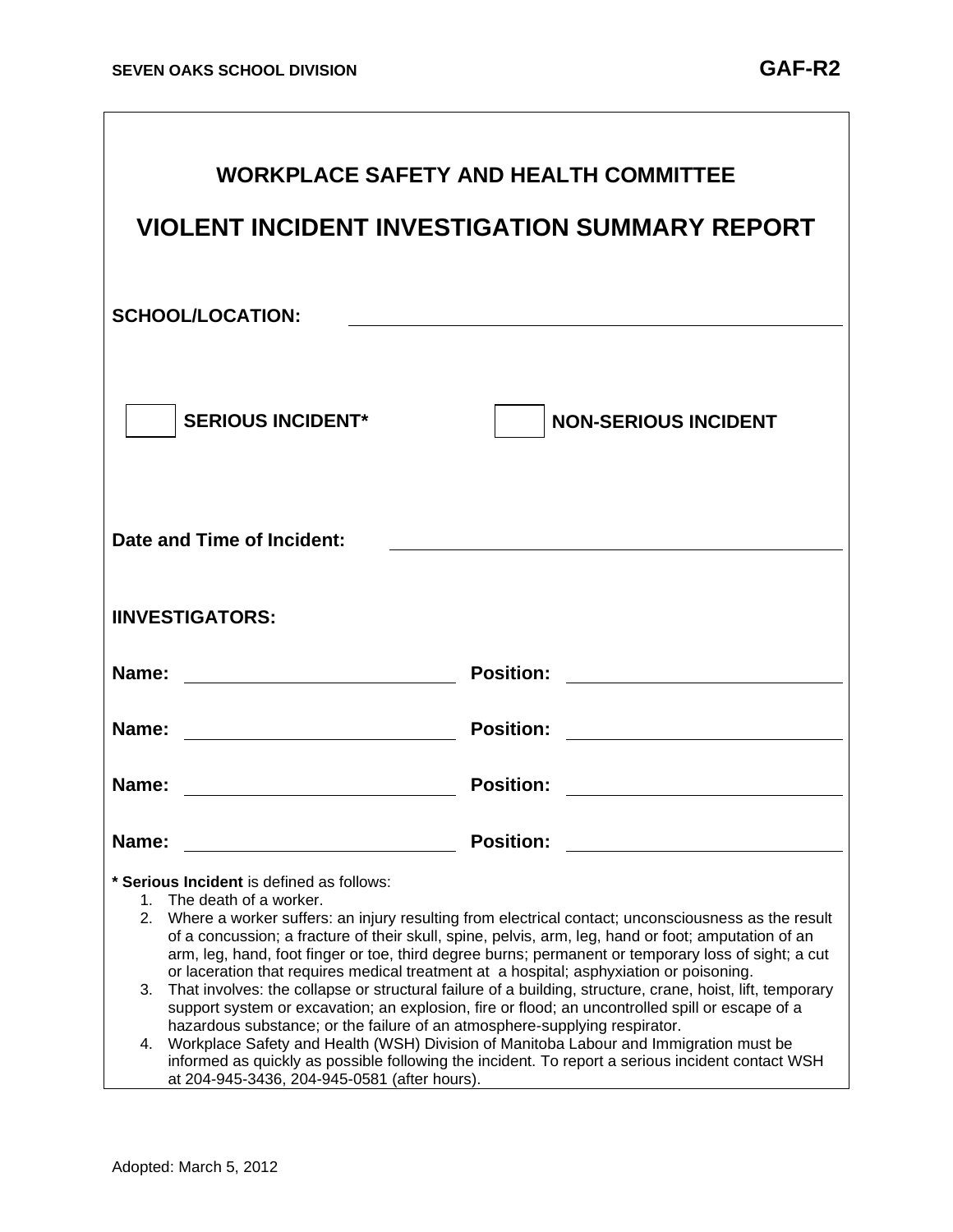| <b>PART I – PARTICULARS</b>                                                                                                             |                                                                                                                       |                                                                                                                      |
|-----------------------------------------------------------------------------------------------------------------------------------------|-----------------------------------------------------------------------------------------------------------------------|----------------------------------------------------------------------------------------------------------------------|
| Name of Complainant:<br><b>First Name</b>                                                                                               | Middle                                                                                                                | <b>Last Name</b>                                                                                                     |
| Home Address:<br><u> 1989 - Johann Stoff, deutscher Stoffen und der Stoffen und der Stoffen und der Stoffen und der Stoffen und der</u> |                                                                                                                       |                                                                                                                      |
|                                                                                                                                         |                                                                                                                       | Tel#:<br><u> 1990 - Johann Barbara, martin a</u>                                                                     |
|                                                                                                                                         |                                                                                                                       |                                                                                                                      |
| Location of Incident:                                                                                                                   |                                                                                                                       | <u> 1980 - Johann Barn, mars ann an t-Amhain Aonaich an t-Aonaich an t-Aonaich ann an t-Aonaich ann an t-Aonaich</u> |
| Nature of Violent Incident:<br>,我们也不会有什么。""我们的人,我们也不会有什么?""我们的人,我们也不会有什么?""我们的人,我们也不会有什么?""我们的人,我们也不会有什么?""我们的人                         | <u> 1980 - Johann Barn, mars ann an t-Amhain Aonaichte ann an t-Aonaichte ann an t-Aonaichte ann an t-Aonaichte a</u> |                                                                                                                      |
| Supervisor's Name:<br><b>First Name</b>                                                                                                 | Middle                                                                                                                | <b>Last Name</b>                                                                                                     |
| Did the incident involve property damage?                                                                                               | Yes                                                                                                                   | <b>No</b>                                                                                                            |
|                                                                                                                                         |                                                                                                                       |                                                                                                                      |
|                                                                                                                                         |                                                                                                                       |                                                                                                                      |
| Did the violent incident involve injury?                                                                                                | J Yes                                                                                                                 | No                                                                                                                   |
| Was first aid rendered:                                                                                                                 | Yes                                                                                                                   | <b>No</b>                                                                                                            |
| If yes, by whom? (If outside emergency assistance was required, provide details)                                                        |                                                                                                                       |                                                                                                                      |
|                                                                                                                                         |                                                                                                                       |                                                                                                                      |
|                                                                                                                                         |                                                                                                                       |                                                                                                                      |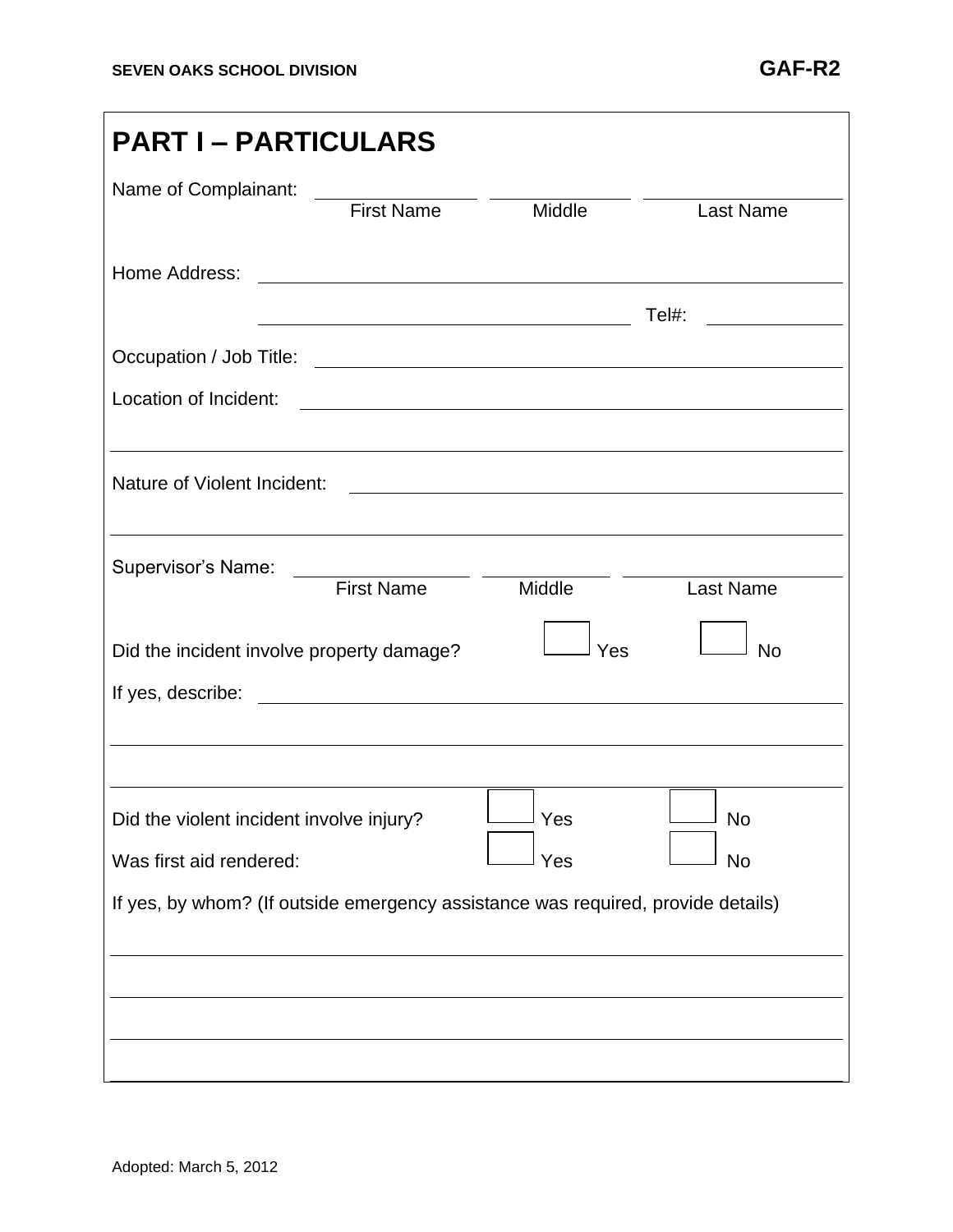## **PART II – DESCRIPTION OF VIOLENT INCIDENT**

**Describe the incident in detail:**

Adopted: March 5, 2012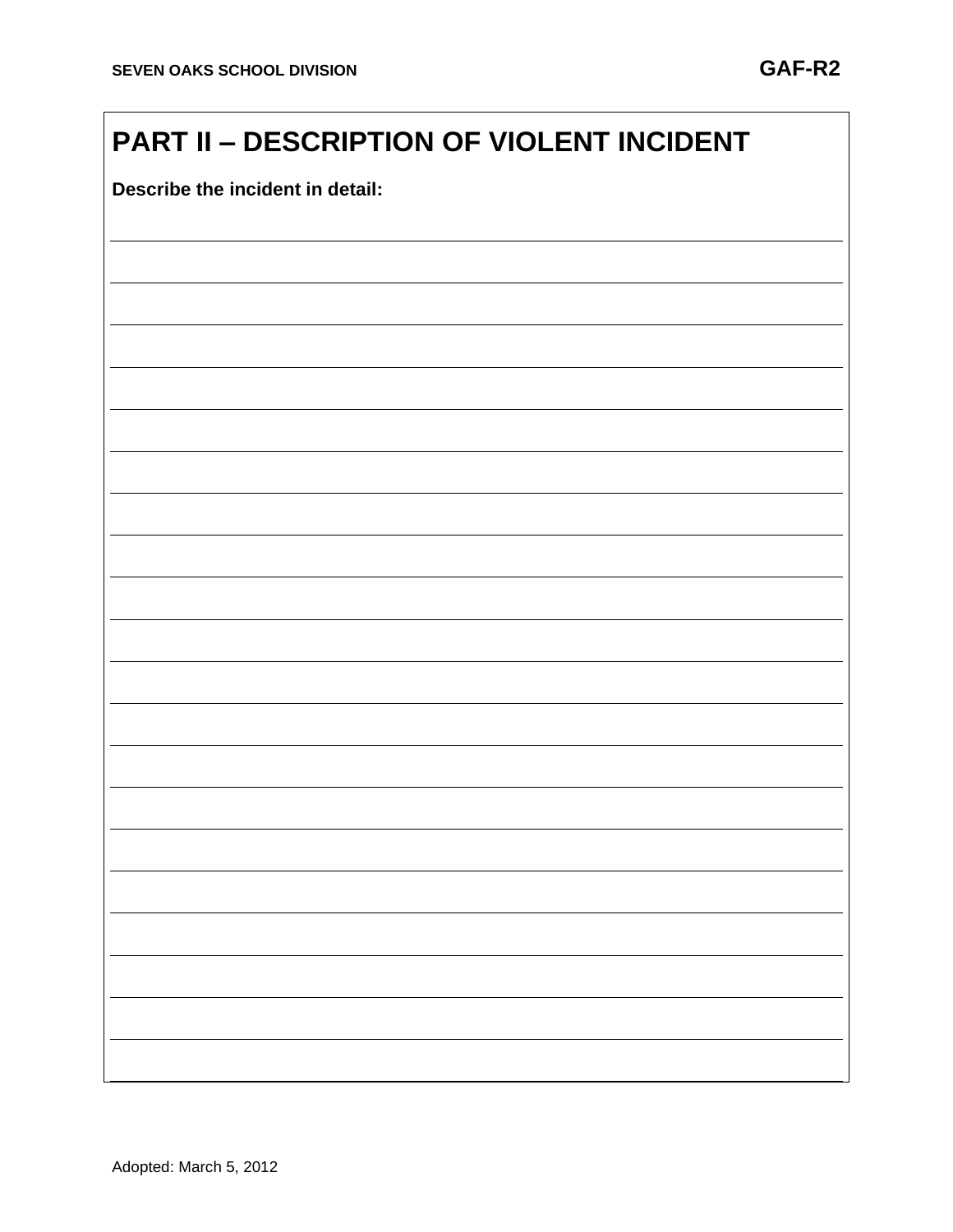## **PART III - EVIDENCE**

**Sketch of incident scene:**

Describe physical evidence collected:

Photo / Video Evidence: (List and describe the photos and videos)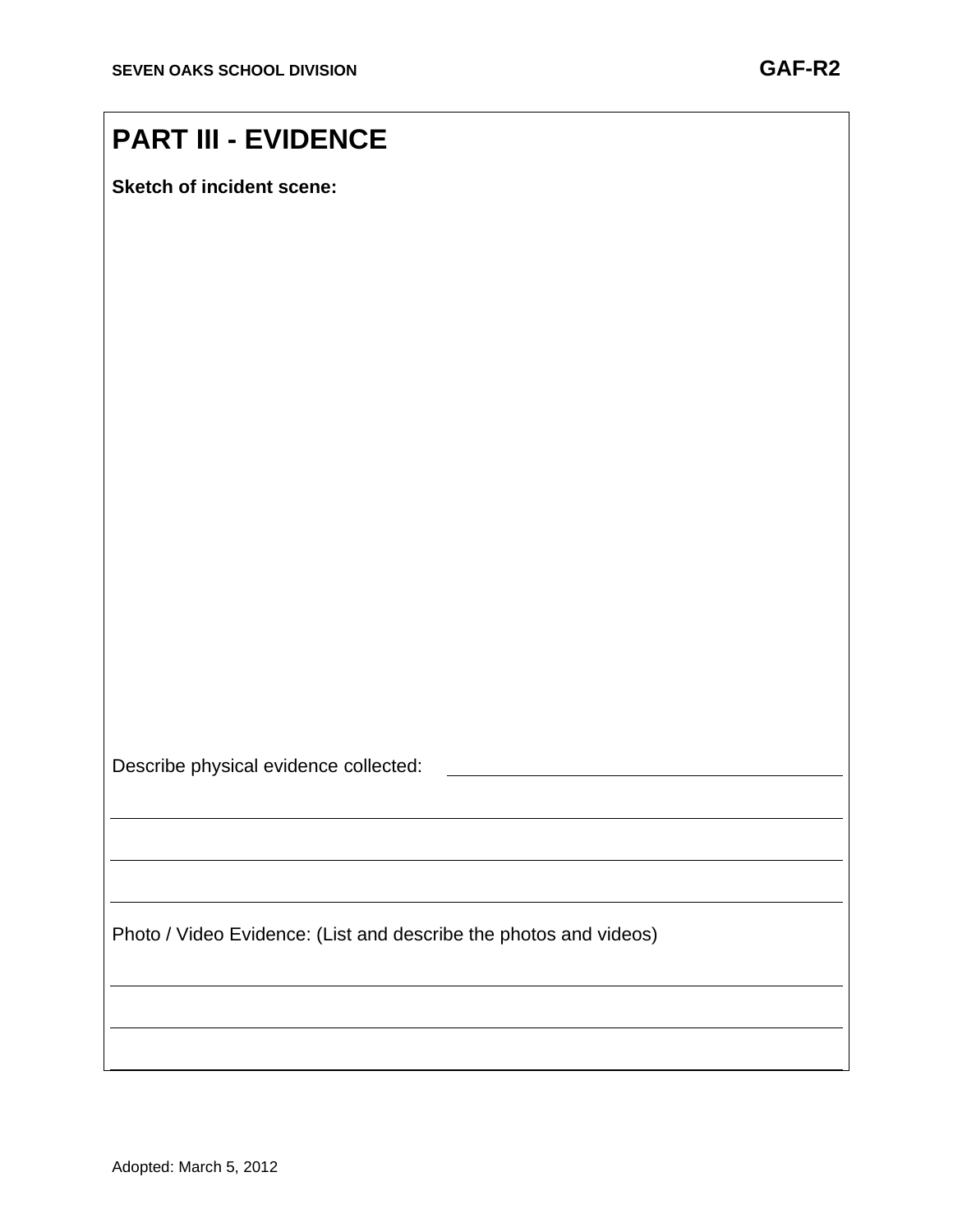| <b>PART III - EVIDENCE (CONT'D)</b>           |             |                  |  |  |
|-----------------------------------------------|-------------|------------------|--|--|
| Persons with Information - Statement Summary: |             |                  |  |  |
| Name:<br><b>First Name</b>                    | Middle      | <b>Last Name</b> |  |  |
| Date Interviewed:<br>dd/mm/yy                 | Occupation: |                  |  |  |
| Did you witness the incident?                 | Yes         | <b>No</b>        |  |  |
| Name of Interviewer:                          |             |                  |  |  |
| <b>Summary of Statement:</b>                  |             |                  |  |  |
|                                               |             |                  |  |  |
|                                               |             |                  |  |  |
|                                               |             |                  |  |  |
| Persons with Information - Statement Summary: |             |                  |  |  |
| Name:                                         |             |                  |  |  |
| <b>First Name</b>                             | Middle      | <b>Last Name</b> |  |  |
| Date Interviewed:<br>dd/mm/yy                 | Occupation: |                  |  |  |
| Did you witness the incident?                 | Yes         | No               |  |  |
| Name of Interviewer:                          |             |                  |  |  |
|                                               |             |                  |  |  |
|                                               |             |                  |  |  |
|                                               |             |                  |  |  |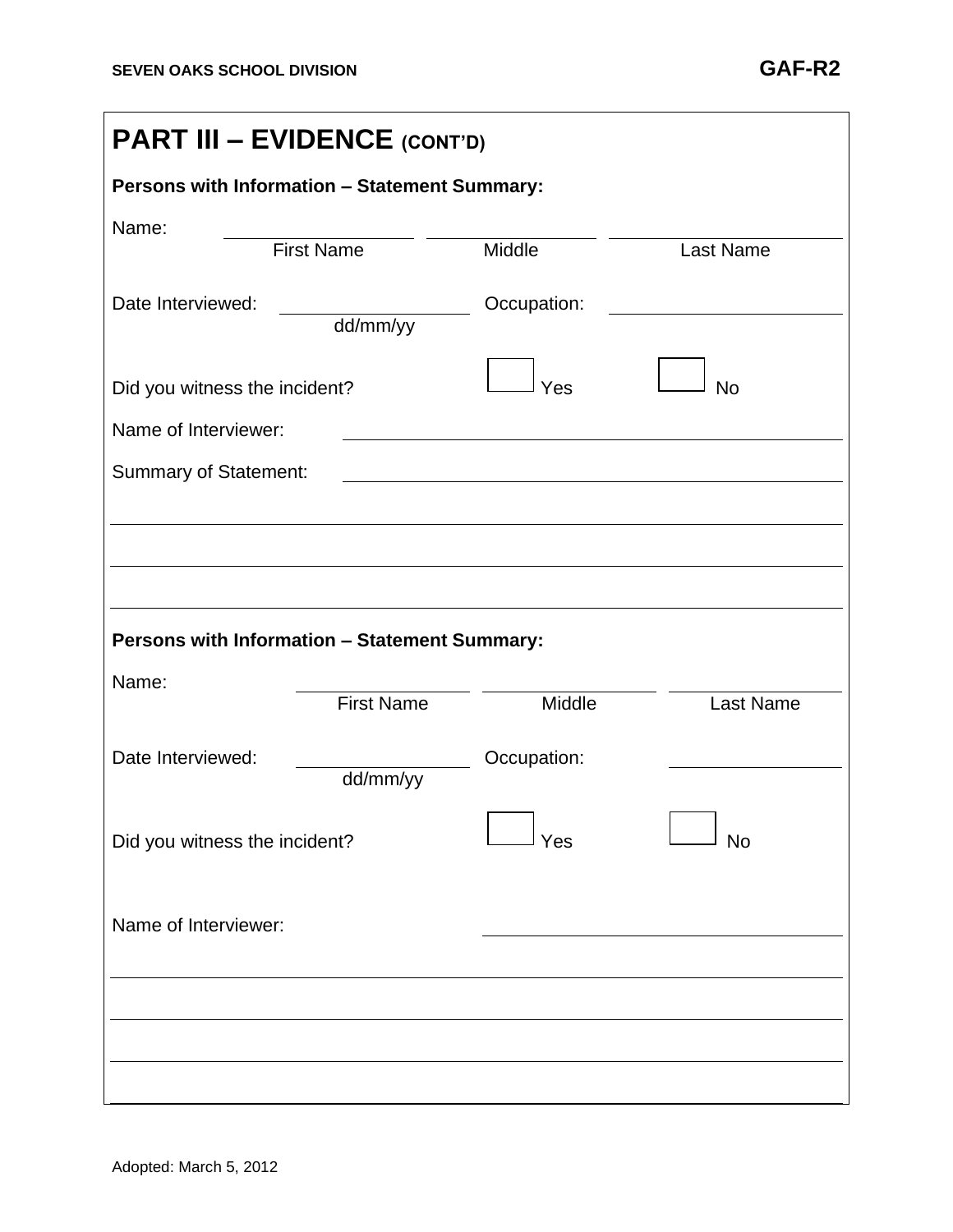## **PART IV – INCIDENT CAUSATION**

**What was the DIRECT CAUSE of the incident? (What caused injury or damage?)**

**What were the INDIRECT CAUSES? (What caused the incident?)**

**TASK:**

**WORKER(S):**

**MATERIAL/EQUIPMENT:**

**MANAGEMENT:**

**ENVIRONMENT:**